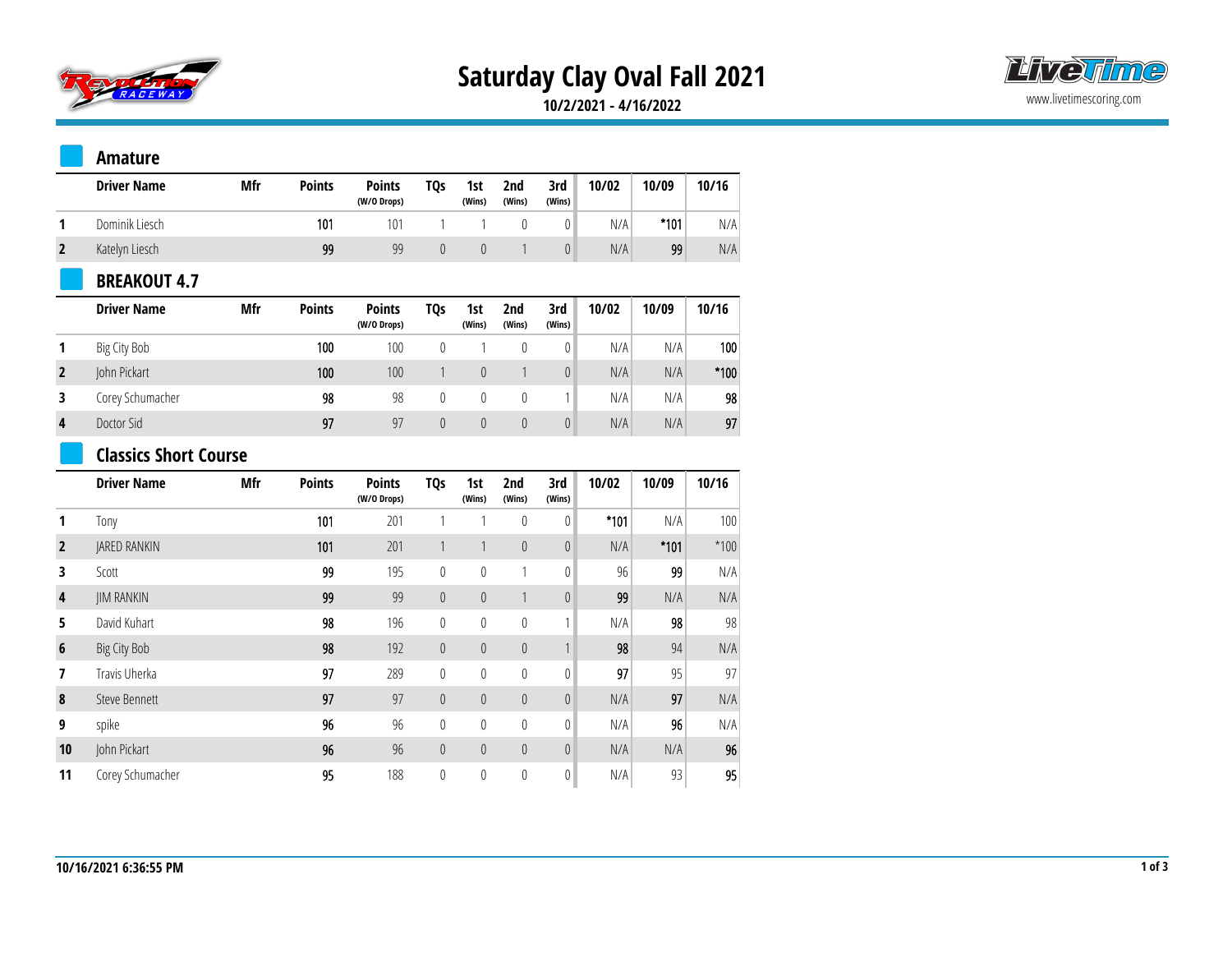

# **Saturday Clay Oval Fall 2021**



**10/2/2021 - 4/16/2022**

#### **Latemodel**

| <b>Driver Name</b> | Mfr | <b>Points</b> | <b>Points</b><br>(W/O Drops) | <b>TQs</b> | 1st<br>(Wins) | 2nd<br>(Wins) | 3rd<br>(Wins) | 10/02 | 10/09  | 10/16 |
|--------------------|-----|---------------|------------------------------|------------|---------------|---------------|---------------|-------|--------|-------|
| Driver X           |     | 101           | 101                          |            |               |               |               | N/A   | $*101$ | N/A   |
| Scott              |     | 99            | 99                           |            |               |               | 0             | N/A   | 99     | N/A   |
| Travis Uherka      |     | 98            | 98                           |            |               |               |               | N/A   | 98     | N/A   |

## **Midwest Modified**

|                | <b>Driver Name</b> | Mfr | <b>Points</b> | <b>Points</b><br>(W/O Drops) | TQs      | 1st<br>(Wins) | 2nd<br>(Wins) | 3rd<br>(Wins) | 10/02  | 10/09  | 10/16  |
|----------------|--------------------|-----|---------------|------------------------------|----------|---------------|---------------|---------------|--------|--------|--------|
|                | Lucus Weber        |     | 101           | 199                          |          |               |               |               | $*101$ | 98     | N/A    |
|                | Chris Vandermeuse  |     | 101           | 101                          |          |               |               | $\theta$      | N/A    | $*101$ | N/A    |
|                | lony               |     | 101           | 101                          |          |               |               |               | N/A    | N/A    | $*101$ |
| $\overline{4}$ | spike              |     | 99            | 99                           | $\theta$ |               |               | $\theta$      | N/A    | 99     | N/A    |
|                | Travis Uherka      |     | 99            | 99                           | C        |               |               |               | N/A    | N/A    | 99     |

#### **Mini Late Model**

|                | <b>Driver Name</b> | Mfr | <b>Points</b> | <b>Points</b><br>(W/O Drops) | TQs | 1st<br>(Wins) | 2nd<br>(Wins) | 3rd<br>(Wins)  | 10/02  | 10/09  | 10/16  |
|----------------|--------------------|-----|---------------|------------------------------|-----|---------------|---------------|----------------|--------|--------|--------|
|                | David Kuhart       |     | 101           | 300                          |     |               |               | $\overline{0}$ | $*101$ | $*100$ | 99     |
|                | Tony               |     | 101           | 200                          |     |               |               | 0              | 99     | N/A    | $*101$ |
|                | spike              |     | 100           | 100                          | 0   |               |               | $\overline{0}$ | N/A    | 100    | N/A    |
| $\overline{4}$ | Katelyn Liesch     |     | 98            | 98                           | 0   |               |               | 1              | N/A    | 98     | N/A    |
|                | Dominik Liesch     |     | 97            | 97                           | 0   |               |               |                | N/A    | 97     | N/A    |

## **Sportsman**

| <b>Driver Name</b> | Mfr | <b>Points</b>    | <b>Points</b><br>(W/O Drops) | TQs | 1st<br>(Wins) | 2nd<br>(Wins) | 3rd<br>(Wins) | 10/02  | 10/09  | 10/16            |
|--------------------|-----|------------------|------------------------------|-----|---------------|---------------|---------------|--------|--------|------------------|
| Doctor Sid         |     | 101              | 299                          |     |               |               | 0             | $*101$ | $*100$ | 98               |
| JARED RANKIN       |     | 100 <sub>1</sub> | 299                          |     |               |               | 0             | 99     | 100    | 100 <sub>1</sub> |
| Big City Bob       |     | 100              | 296                          |     |               |               |               | 98     | 98     | $*100$           |
| <b>IIM RANKIN</b>  |     | 97               | 97                           |     |               |               | 0             | 97     | N/A    | N/A              |

10/16/2021 6:36:55 PM 2 of 3